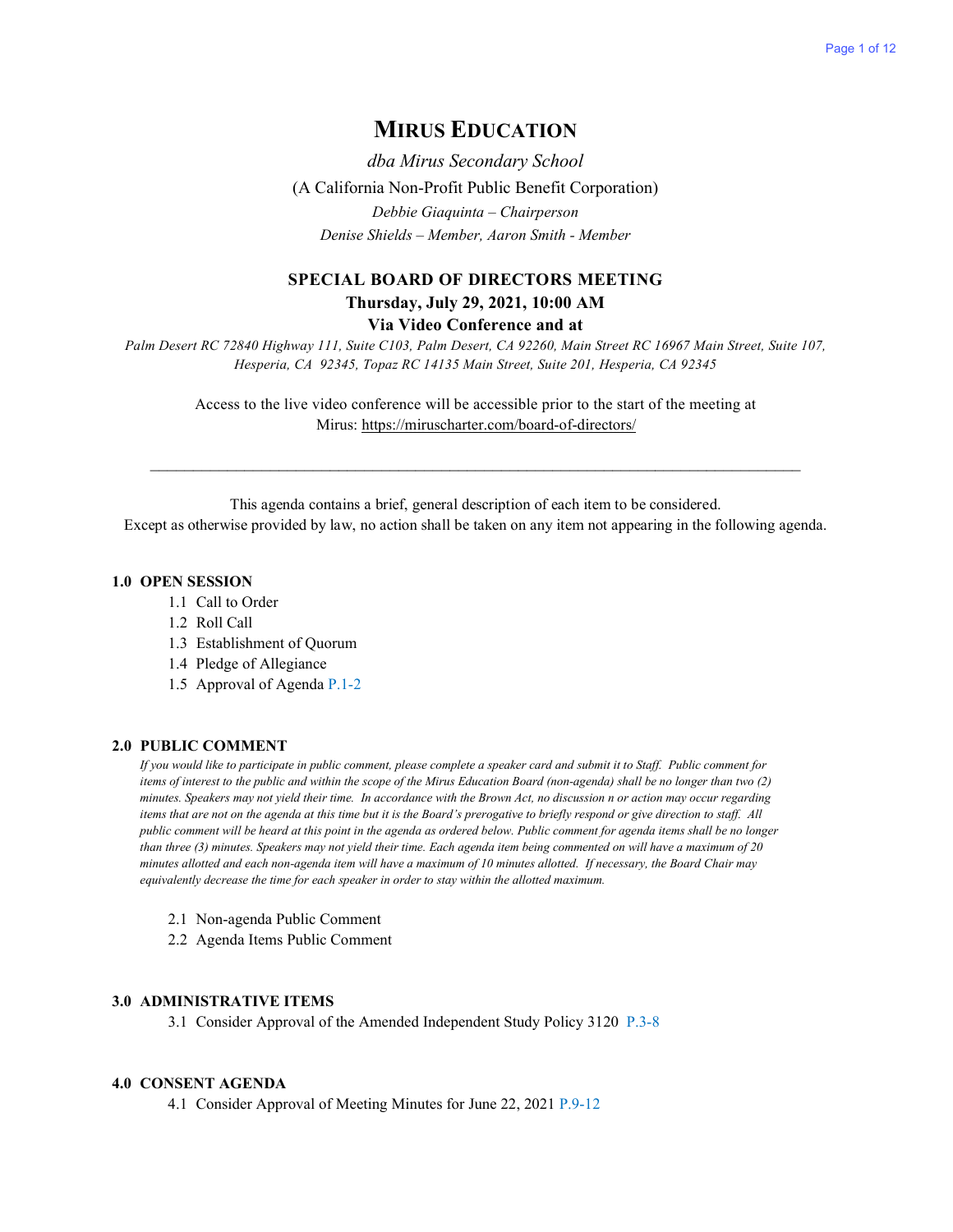#### **5.0 BOARD ANNOUNCEMENTS AND COMMENTS**

From time to time, the Board has topics of interest that they would like to share with the community. These are informational in nature and do not require action.

#### **6.0 ADJOURNMENT**

#### **Next Regular Board Meeting: October 19, 2021**

Meeting Agenda available at[: www.MirusCharter.com](http://www.miruscharter.com/)

**Accommodation** – Mirus Secondary ("School") does not discriminate on the basis of disability in the admission or access to, or treatment or employment in, its programs or activities. Alex Carrillo has been designated to receive requests for disability-related modifications or accommodations in order to enable individuals with disabilities to participate in School's open and public meetings. Please notify Aaron Smith at (760) -244-3764 twenty-four (24) hours or more prior to disability accommodations being needed in order to participate in the meeting. Translation services are available by notifying Alex Carrillo at (760) 244-3764 twentyfour (24) hours or more prior to the board meeting. In compliance with Government Code Section 54957.5, non-exempt writings that are distributed to a majority or all of the board in advance of a meeting may be viewed at 10170 Huennekens Street, San Diego, CA 92121; or at the scheduled meeting. In addition, if you would like a copy of any record related to an item on the agenda, please contact Karen Miranda at (760)244-3764.

#### *Certification of Posting*

*I, Alina Nuno, hereby certify that I posted this agenda on Mirus Secondary School webpage on July 27, 2021.*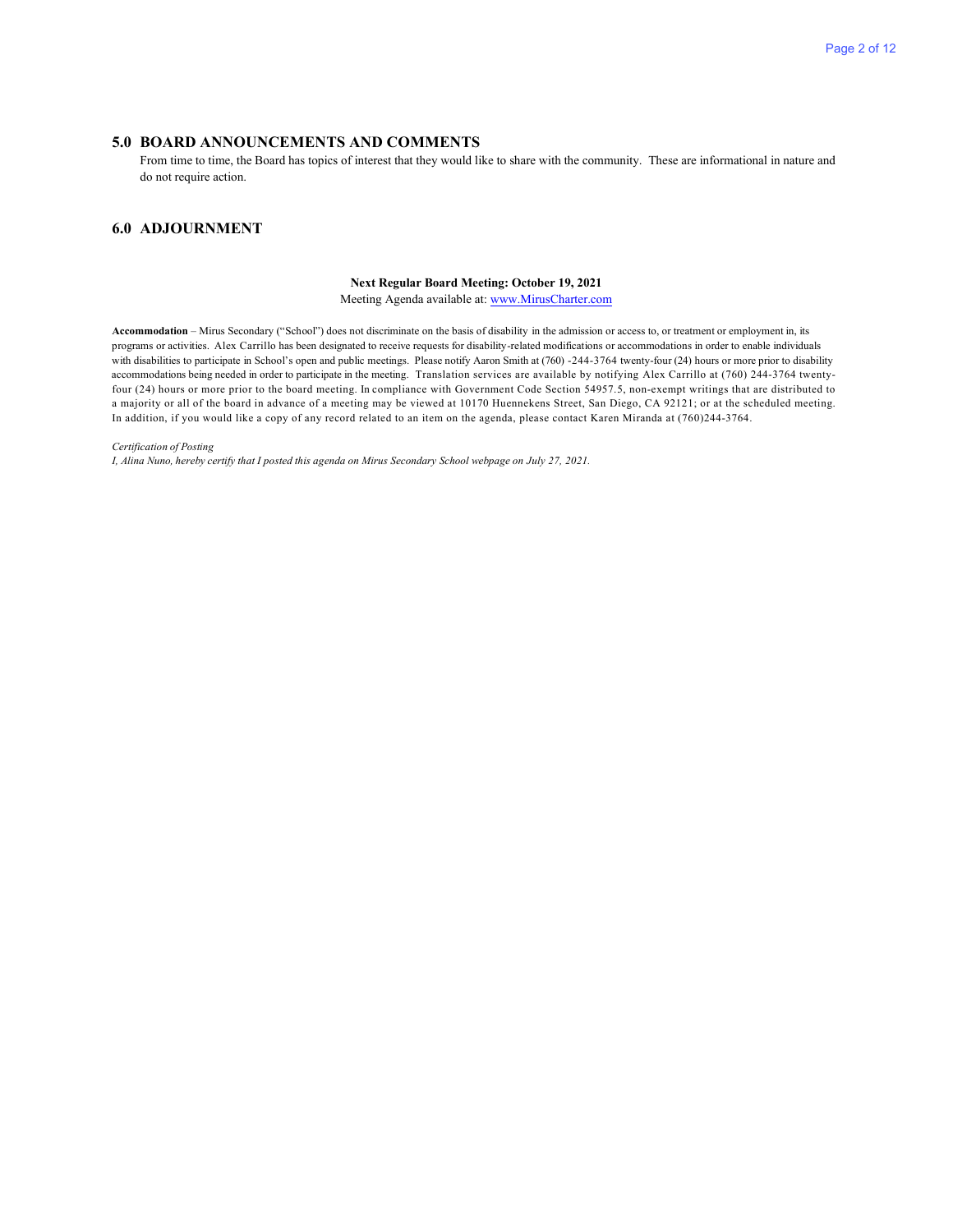## **Mirus Education**

## Independent Study Policy

### *Board Policy #3120*

Approved: September 7, 2007 *amended: May 7, 2008, February 9, 2010, October 27, 2011, June 29, 2015, June 22, 2021, July 29, 2021.* 

The Board of Directors of Mirus Education, Inc. hereby adopts this Independent Study Policy to apply to Mirus Secondary School ("Charter School" or "Mirus"). Mirus shall offer independent study to meet the educational needs of pupils enrolled in the Charter School. Independent study is an optional educational alternative in which no pupil may be required to participate and is designed to teach knowledge and skills of the core curriculum. The Charter School shall provide appropriate existing services and resources to enable pupils to complete their independent study successfully. The following written policies have been adopted by the Charter School Board of Directors for implementation at Charter School:

- 1. For students in grades 7 through 12 in independent study at the Charter School the maximum length of time that may elapse between when an assignment is made and when that assignment is due shall be 20 school days.
- 2. The Executive Director or designee shall conduct an evaluation to determine whether it is in the best interests of the pupil to remain in independent study upon the following triggers:
	- a. When any student in grades 7 through 12, misses **two or more** assignments during any period of 20 school days $\frac{1}{2}$  an evaluation is conducted to determine whether it is in the best interests of the pupil to remain in independent study, or whether he or she should return to the regular school program.
	- b. In the event a Sstudent's educational progress falls below satisfactory levels as determined by the Charter School's Multi-Tiered System of Supports (MTSS) which considers ALL of the following indicators:

i. The pupil's achievement and engagement in the independent study program, as indicated by the pupil's performance on applicable pupil-level measures of pupil achievement and pupil engagement set forth in Education Code Section 52060(d) paragraphs (4) and (5).

ii. The completion of assignments, assessments, or other indicators that evidence that the pupil is working on assignments.

iii. Learning required concepts, as determined by the supervising teacher.

iv. Progressing toward successful completion of the course of study or individual course, as determined by the supervising teacher.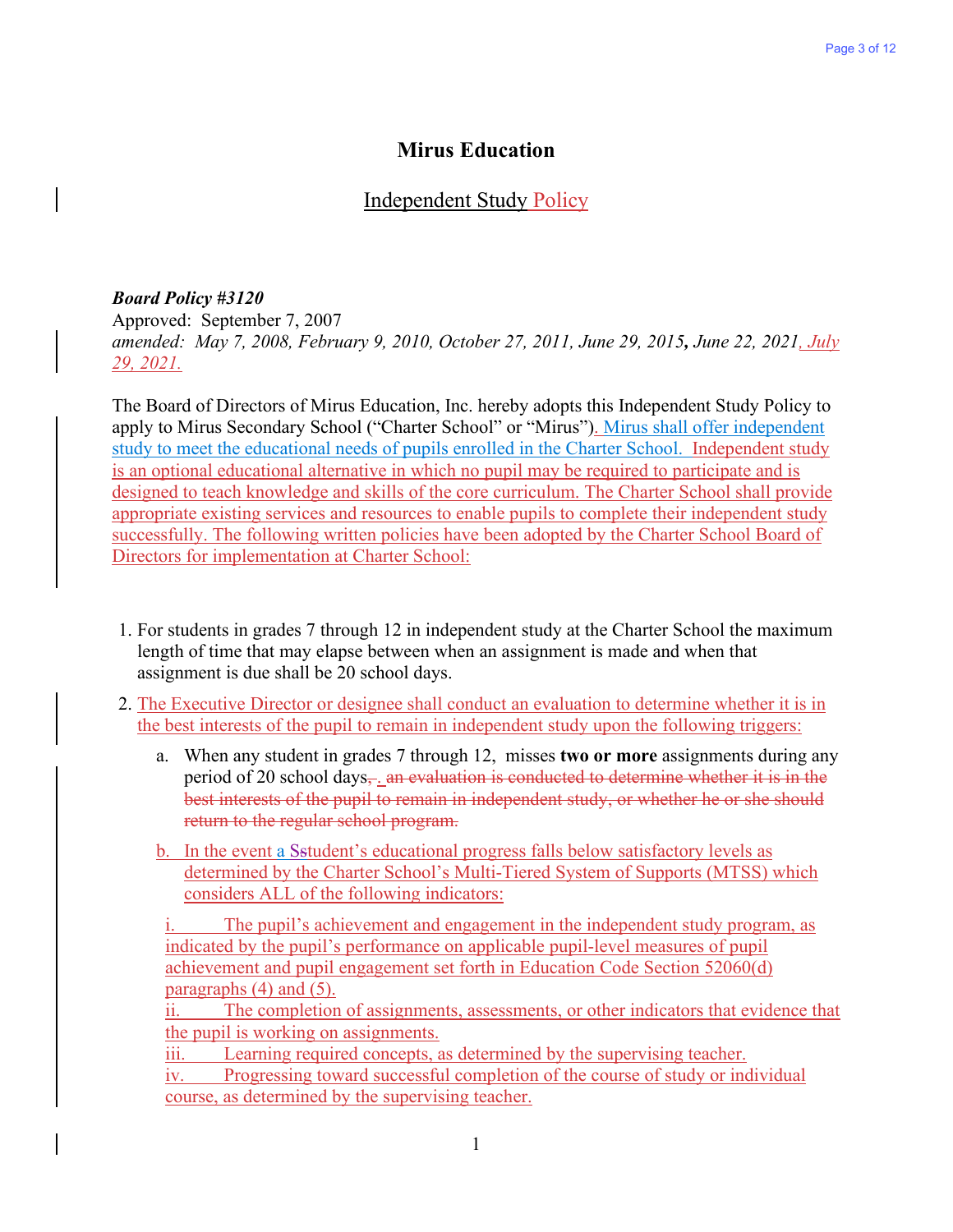Teachers and certificated staff use MTSS to enhance student comprehension of content by providing remediation strategies. MTSS that focuses on aligning initiatives and resources to address the needs of all students. It is a comprehensive framework that aligns academic, behavioral, and social-emotional learning in a fully integrated system of support for the benefit of all students. MTSS offers the potential to create systematic change through intentional integration of services and supports to quickly identify and meet the needs of all students. The Charter Sschool utilizes a Response to Intervention (RTI2) Model to determine how individual students are responding to strategies, interventions, and supports within the multi-tiered system. In an RTI2 Model, instructional staff identify at-risk students, regularly monitor student learning, provide research-based interventions, and utilize a systematic approach to ensuring academic success for all students. This problem-solving approach continually examines student response and adjusts based on data and a documented feedback system.

A written record of the findings of any evaluation made pursuant to this subdivision shall be treated as a mandatory interim pupil record. The record shall be maintained for a period of three years from the date of evaluation and, if the pupil transfers to another California public school, the record shall be forwarded to that school.

- 3. The Charter School shall provide content aligned to grade level standards that is provided at a level of quality and intellectual challenge substantially equivalent to in-person instruction. For high school grade levels this shall include access to all courses offered by the Charter School for graduation and approved by the UC or CSU as credible under the A-G admissions criteria.
- 4. The Charter School has adopted tiered reengagement strategies for all pupils who are not generating attendance for more than three (3) school days or 60% of the instructional days in a school week, or who are in violation of the written agreement pursuant to Education Code Section  $51747(g)$ . These procedures are as follow:
	- a. Verification of current contact information for each enrolled pupil;
	- b. Notification to parents or guardians of lack of participation within one school day of the absence or lack of participation;
	- c. Outreach from the Charter School to determine pupil needs including connection with health and social services as necessary. The Charter School developed trauma informed crisis response systems which are sensitive to the emotional needs of students and family members. A key component of the crisis response system is forging strong school-to-home relationships, centered on trust and twoway communication. Charter School staff, including administrators, teachers,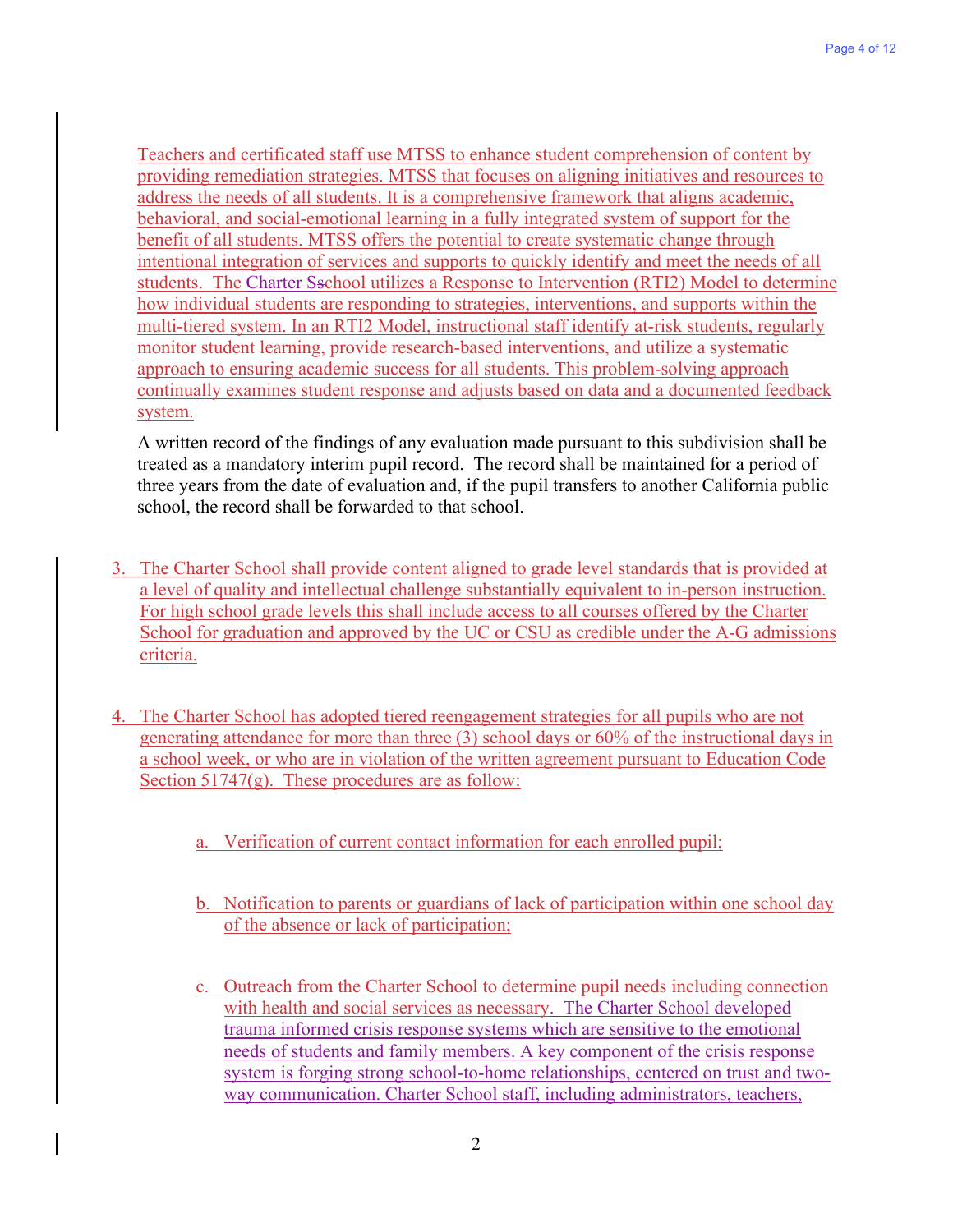education specialists, counselors, nurses and school psychologists remain connected with students and their families through in-person meetings, home visits, secure texts, emails, video conferences, and phone calls to conduct informal conversations focused on health and social-emotional needs. The Charter School continues to provide information to families in both English and Spanish regarding community-based resources for health and wellness, food options, distance learning tools, and other basic needs;

- d. When the evaluation described above under paragraph 2.b. is triggered to consider whether remaining in independent study is in the best interest of the pupil, a pupil-parent-educator conference shall be required to review a pupil's written agreement and reconsider the independent study program's impact on the pupil's achievement and well-being. This conference shall be a meeting involving, at a minimum, all parties who signed the pupil's written independent study agreement.
- 5. The following plan shall be in place in accordance with Education Code Section 51747(e) for synchronous instruction and live interaction:
	- a. For pupils in grades 7-8, inclusive, the plan to provide opportunities for daily live interaction between the pupil and a certificated or non-certificated employee of the Charter School and at least weekly synchronous instruction for all pupils throughout the school year by each pupil's assigned supervising teacher shall be as follows:
		- i. Synchronous instruction in Grades 7-8: Students have one or more weekly opportunities for synchronous instruction in the following ways:
			- (1) In-person one-one-one tutoring from the supervising teacher. This one-on-one support is focused on meeting the individual learning needs of the student. Supervising teachers personalize conversations and assignments, adapt to the student's communication style, and gauge student's progress and mastery.
			- (2) In-person small group tutoring sessions from the supervising teacher. Small group tutoring sessions consist of the supervising teacher leading direct instruction, presentations, guided student practice, assessments and discussion periods.
			- (3) Virtual tutoring sessions from the supervising teacher. Virtual tutoring sessions that incorporate interactive components such as: chat rooms, polls, surveys and shared documents. Students participate through live video, audio and meeting chats.
		- ii. Live interaction for Grades 7-8: General Education Teachers, Special Education Teachers, Certificated Teacher Resource, Counselors, and school health staff will interact with students through in-person meetings, virtual conferences, home visits, and telephonically to discuss academic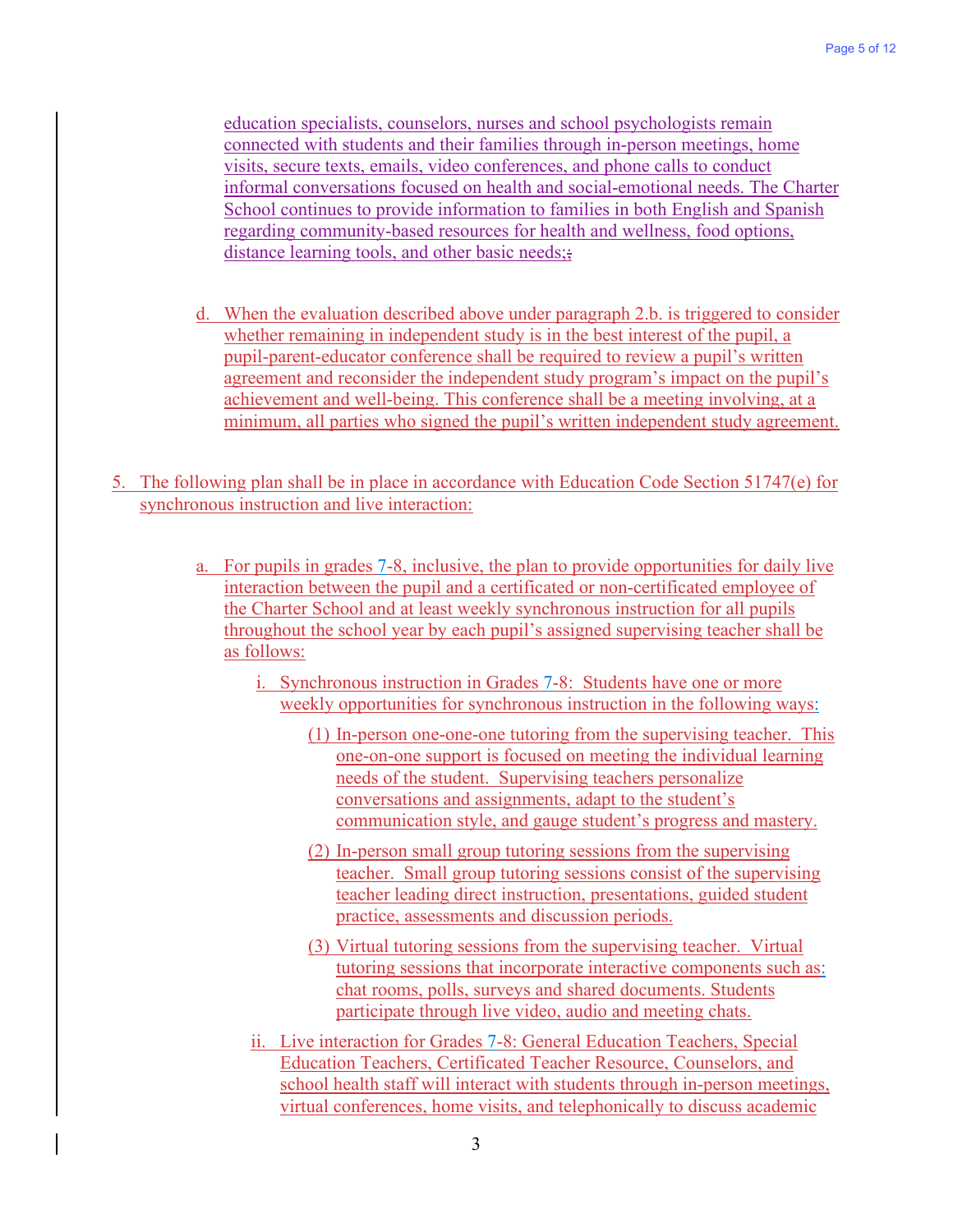progress and achievement, educational needs, and college/career planning. Teachers and certificated staff use these interactions to enhance student comprehension of content by providing remediation strategies. Live interactions also include social-emotional and behavior needs and availability of services and resources.

- b. For pupils in grades 9-12, inclusive, the plan to provide opportunities for at least weekly synchronous instruction for all pupils throughout the school year by each pupil's assigned supervising teacher shall be as follows:
	- i. Synchronous instruction in Grades 9-12: Students have one or more weekly opportunities for synchronous instruction in the following ways:
		- (1) In-person one-one-one tutoring from the supervising teacher. This one-on-one support is focused on meeting the individual learning needs of the student. Supervising teachers personalize conversations and assignments, adapt to the student's communication style, and gauge student's progress and mastery.
		- (2) In-person small group tutoring sessions from the supervising teacher. Small group tutoring sessions consist of the supervising teacher leading direct instruction, presentations, guided student practice, assessments and discussion periods.
		- (3) Virtual tutoring sessions from the supervising teacher. Virtual tutoring sessions that incorporate interactive components such as: chat rooms, polls, surveys and shared documents. Students participate through live video, audio and meeting chats.
	- ii. Live interaction for Grades 9-12: General Education Teachers, Special Education Teachers, Certificated Teacher Resource, Counselors, and school health staff will interact with students through in-person meetings, virtual conferences, home visits, and telephonically to discuss academic progress and achievement, educational needs, and college/career planning. Teachers and certificated staff use these interactions to enhance student comprehension of content by providing remediation strategies. Live interactions also include social-emotional and behavior needs and availability of services and resources.
- 6. The following plan shall be utilized to transition pupils whose families wish to return to inperson instruction from independent study expeditiously, and, in no case, later than five instructional days: For parents who choose to return their student to a traditional school setting for more in-person instruction the school's student services department, including the school counselors, and will assist parents in obtaining student records and contacting the new school to help with the transition.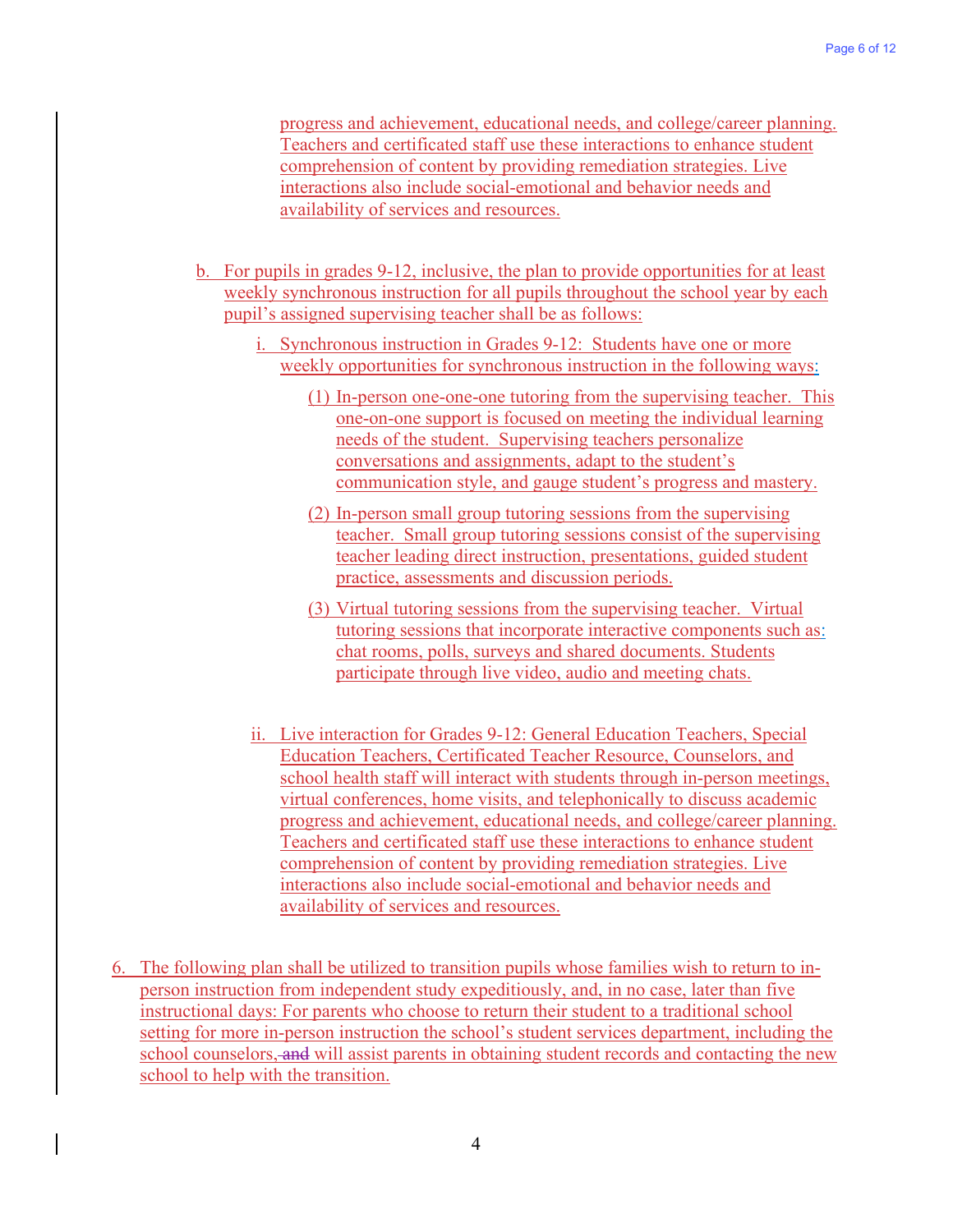- 3.7.A current written agreement/Master Agreement shall be maintained on file for each independent study pupil, including but not limited to, all of the following:
	- The manner, time, frequency, and place for submitting a pupil's assignments, and for reporting his or her progress, and for communicating with a pupil's parent or guardian regarding a pupil's academic progress..
	- The objectives and methods of study for the pupil's work, and the methods utilized to evaluate that work.
	- The specific resources, including materials and personnel, that will be made available to the pupil. These resources shall include confirming or providing access to all pupils to the connectivity and devices adequate to participate in the educational program and complete assigned work.
	- A statement of the policies adopted pursuant to subdivisions (a) and (b) herein regarding the maximum length of time allowed between the assignment and the completion of a pupil's assigned work, a the level of satisfactory educational progress, and the number of missed assignments allowed prior to an evaluation of whether or not the pupil should be allowed to continue in independent study.
	- The duration of the independent study agreement, including beginning and ending dates for the pupil's participation in independent study under the agreement. No independent study agreement shall be valid for any period longer than one school year.
	- A statement of the number of course credits or, for the elementary grades, other measures of academic accomplishment appropriate to the agreement, to be earned by the pupil upon completion. Students are expected to earn one credit per month or 12 credits per year. Students choosing to graduate from the Charter School shall have earned 42 credits in specified courses for graduation.
	- The inclusion of a statement in each independent study agreement that independent study is an optional educational alternative in which no pupil may be required to participate. In the case of a pupil who is referred or assigned to any school, class or program pursuant to Education Code Section 48915 or 48917, the agreement also shall include the statement that instruction may be provided to the pupil through independent study only if the pupil is offered the alternative of classroom instruction.
	- A statement detailing the academic and other supports that will be provided to address the needs of pupils who are not performing at grade level, or need support in other areas, such as English learners, individuals with exceptional needs in order to be consistent with the pupil's individualized education program or plan pursuant to Section 504 of the federal Rehabilitation Act of 1973 (29 U.S.C. Sec. 794), pupils in foster care or experiencing homelessness, and pupils requiring mental health supports.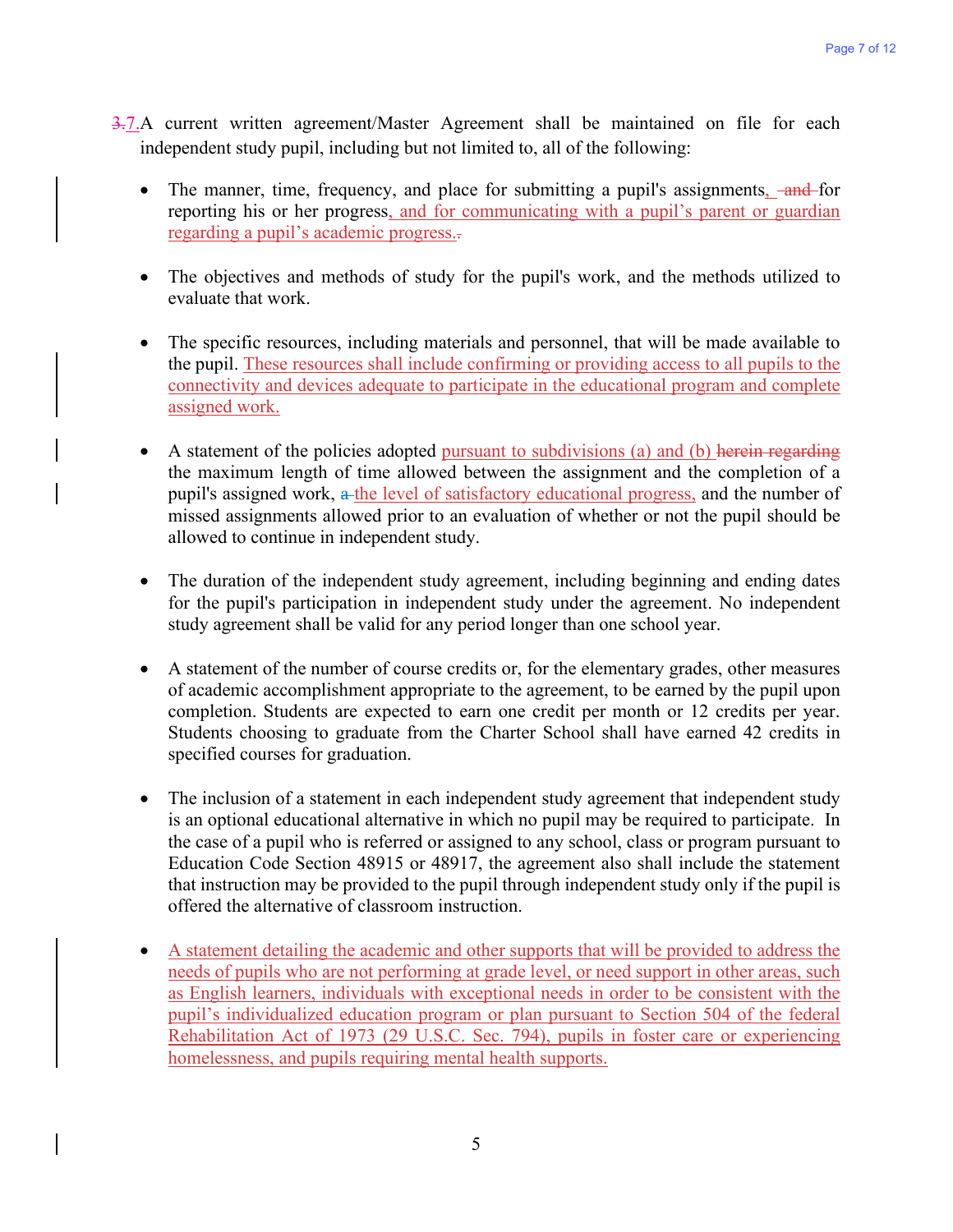- Each written agreement shall be signed, prior to the commencement of independent study, by the pupil, the pupil's parent, legal guardian, or care giver, if the pupil is less than 18 years of age, the certificated employee who has been designated as having responsibility for the general supervision of independent study, and all persons who have direct responsibility for providing assistance to the pupil. For purposes of this paragraph "caregiver" means a person who has met the requirements of Part 1.5 (commencing with Section 6550) of the Family Code.
- If a new teacher takes over the classroomas supervising teacher, he or she shall sign an addendum. Any changes to the Master Agreement will be noted in an addendum agreement.
- The Master Agreement shall include subsidiary agreements such as the Assignment and Work Records. The independent study agreement for a student shall include a study plan that represents the same amount of study that would be required of a student in the classroom for the student's grade level for every school day covered by the agreement.

The President/CEO or designee shall establish regulations to implement this policy in accordance with the law.

Charter School shall comply with the Education Code sections 51745 through 51749.3 and the provisions of the Charter Schools Act of 1992 and the State Board of Education regulations adopted there under.

Students engaging in independent study must be residents of the county where the Charter School is authorized or an adjacent county.

Students who are 19 -22 years of age may engage in independent study through the regular high school program, apart from Adult Education, only if they have been continuously enrolled in public school upon turning 19 and without a break in enrollment since that time, and making satisfactory progress toward a high school diploma (or, if a student in special education, satisfactory progress in keeping with an IEP). $\overline{\phantom{a}}$ .

Each student's independent study shall be coordinated, evaluated, and carried out under the general supervision of a certificated employee.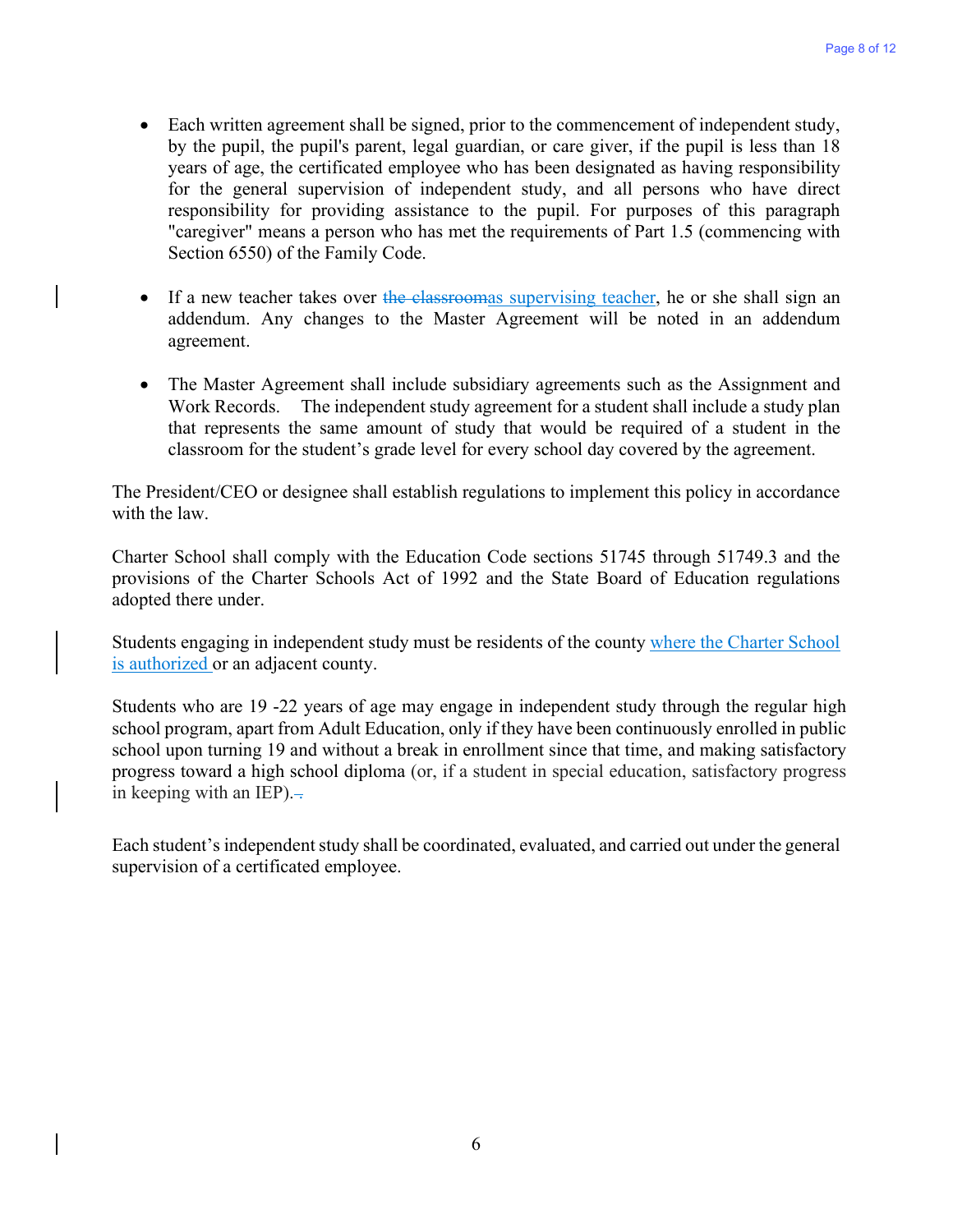# **MIRUS EDUCATION**

*dba Mirus Secondary School*  (A California Non-Profit Public Benefit Corporation) *Debbie Giaquinta – Chairperson Denise Shields – Member, Aaron Smith - Member*

### **ANNUAL BOARD OF DIRECTORS MEETING MINUTES Tuesday, June 22, 2021, 1:00 PM**

#### **Via Video Conference and at**

*Palm Desert RC 72840 Highway 111, Suite C103, Palm Desert, CA 92260, Main Street RC 16967 Main Street, Suite 107, Hesperia, CA 92345, Topaz RC 14135 Main Street, Suite 201, Hesperia, CA 92345*

> Access to the live meeting was made available at: Mirus:<https://miruscharter.com/board-of-directors/>

 $\mathcal{L}_\text{max}$  , and the contribution of the contribution of the contribution of the contribution of the contribution of the contribution of the contribution of the contribution of the contribution of the contribution of t

#### **1.0 OPEN SESSION**

1.1 Call to Order

Debbie Giaquinta called the meeting to order at 1:00 PM

1.2 Roll Call

Board Members Present: *Debbie Giaquinta, Board President; Denise Shields, Board Secretary; Aaron Smith, Board Member* Staff Present: *Mary Bixby, President and CEO; Lynne Alipio, Treasurer and CFO, Tim Tuter, Executive Director; Jackie Robertson, Chief of Staff; Will Berry, Angela Neri, Alina Nuno*

#### 1.3 Establishment of Quorum

The following members constituting a quorum of the Board were present at the meeting: *Debbie Giaquinta, Denise Shields, and Aaron Smith. Smith made a motion to establish quorum. Giaquinta seconded the motion. Giaquinta voted Aye, Shields voted Aye, Smith voted Aye.* Ayes—3, Nays—0, Abstain—0, Motion Approved

1.4 Pledge of Allegiance

*Giaquinta led all in the Pledge of Allegiance.*

#### 1.5 Approval of Agenda

*Shields made a motion to approve the agenda. Smith seconded the motion. Giaquinta voted Aye, Shields voted Aye, Smith voted Aye.* Ayes—3, Nays—0, Abstain—0, Motion Approved

### **2.0 PUBLIC COMMENT**

2.1 Non-agenda Public Comment *There were no comments from the public.*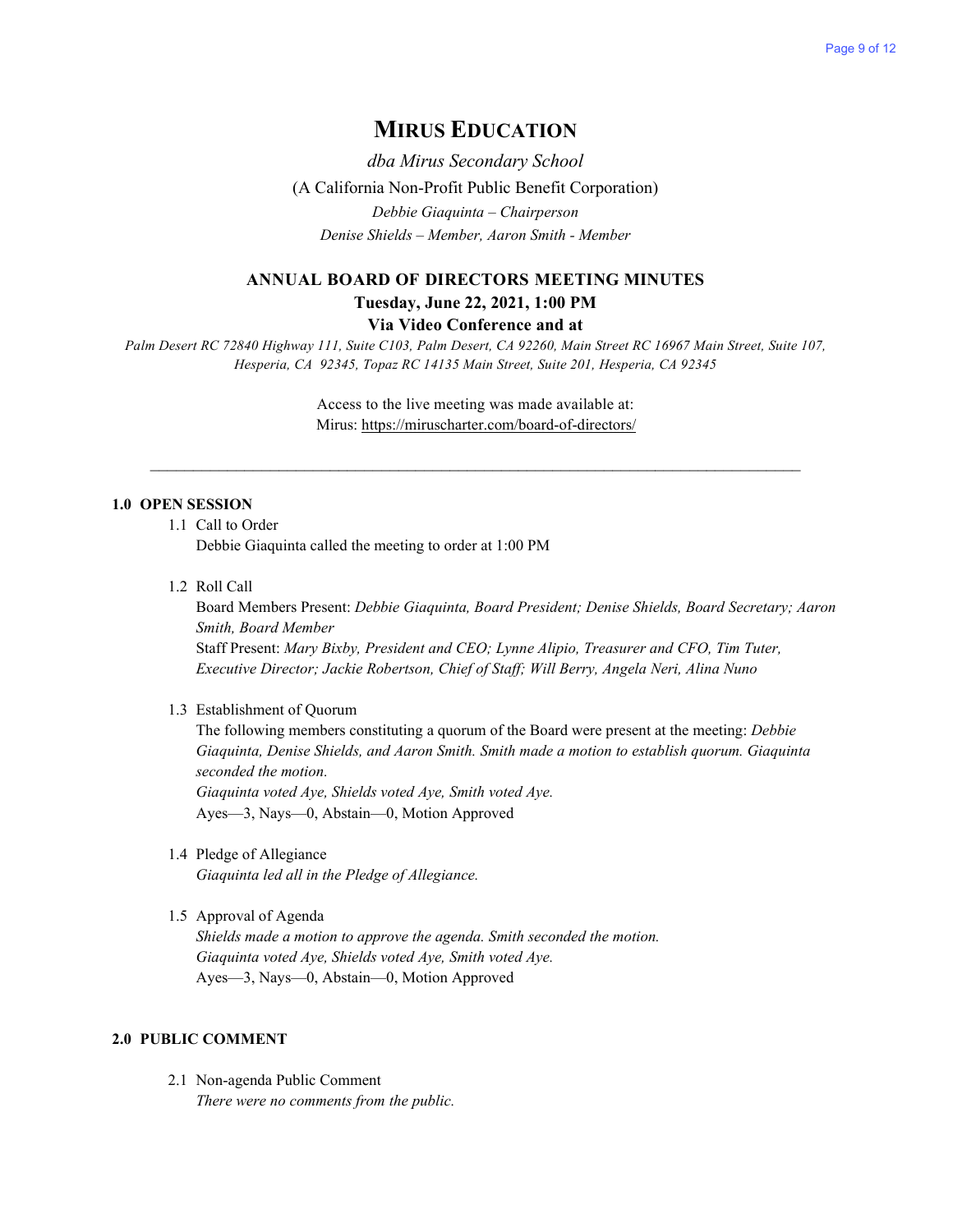2.2 Agenda Items Public Comment *There were no comments from the public.*

#### **3.0 ADMINISTRATIVE ITEMS**

- 3.1 Approval of Board of Directors Evaluations *Shields made a motion to approve the Board of Directors Evaluation Process. Smith seconded the motion. Giaquinta voted Aye, Shields voted Aye, Smith voted Aye.* Ayes—3, Nays—0, Abstain—0, Motion Approved
- 3.2 Approval of Board Member Giaquinta Term II: July 1, 2021 June 30, 2027 *Smith made a motion to approve Board Member Giaquinta Term II: July 1, 2021-June 30, 2027. Shields seconded the motion. Giaquinta voted Aye, Shields voted Aye, Smith voted Aye.* Ayes—3, Nays—0, Abstain—, Motion Approved
- 3.3 Approval of 2021-2022 Board Meetings

*Tuesday, October 19, 2021 Tuesday, February 15, 2022 Tuesday, June 21, 2022*

 *Smith made a motion to approve the 2021-2022 Board Meeting dates. Giaquinta seconded the motion. Giaquinta voted Aye, Shields voted Aye, Smith voted Aye.* Ayes—3, Nays—0, Abstain—0, Motion Approved

3.4 Approval of 2021-2022 Pupil Attendance Calendar

*Smith made a motion to approve the 2021-2022 Pupil Attendance Calendar. Shields seconded the motion.*

*Giaquinta voted Aye, Shields voted Aye, Smith voted Aye.* Ayes—3, Nays—0, Abstain—0, Motion Approved

#### **3.5 Presidents Report**

3.5.1 Graduation Update

*Tim Tuter shared that the virtual graduation ceremony will be released on Friday, June 25, 2021, and that the school is still exploring holding an in-person ceremony once the venues reopen and permit live events.*

#### **3.6 Strategic Plan Update**

- 3.6.1 Mirus Secondary School
	- 3.6.1.1 School Participation Report for the Period of 2020- 2021 Months 8-11: 01/11/2021 – 04/30/2021

*Tim Tuter reviewed the School Participation Report.*

#### **4.0 CONSENT AGENDA**

- 4.1 Approval of Independent Study Policy 3120 Amendment
- 4.2 Approval of Employee Manual Amendment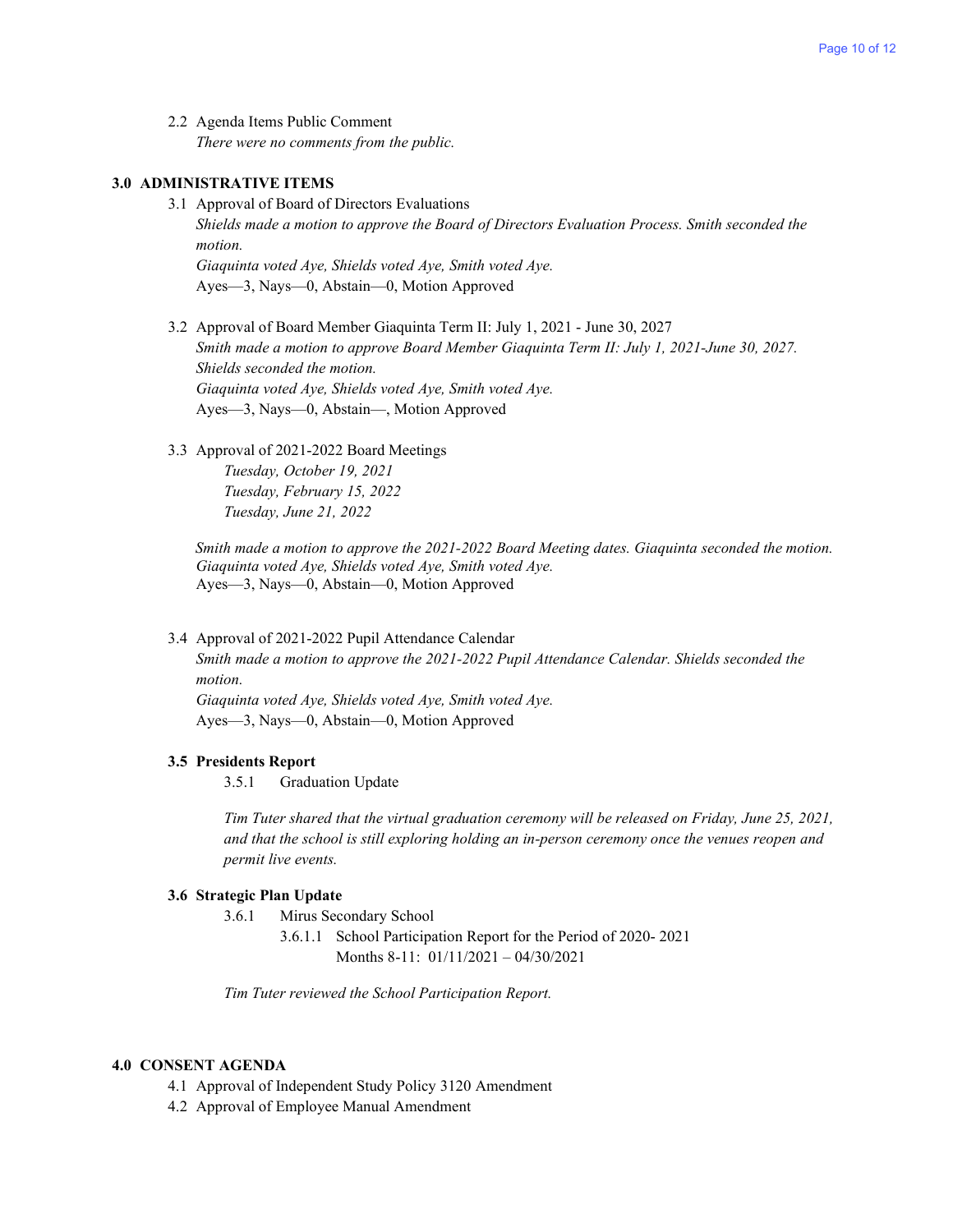- 4.3 Approval of Meeting Minutes for May 19, 2021
- 4.4 Acceptance of Audit Report/Combined Financial Statement and Supplemental Information Year ended June 30, 2020
- 4.5 Approval of the 2021-2022 Consolidated Application
	- 4.5.1 Certificate of Assurance
	- 4.5.2 Protected Prayer Certification
	- 4.5.3 LCAP Federal Addendum Certification
	- 4.5.4 Application for Funding

*Smith made a motion to approve all items 4.1 – 4.5.4 on the consent agenda. Giaquinta seconded the motion.*

*Giaquinta voted Aye, Shields voted Aye, Smith voted Aye.* Ayes—3, Nays—0, Abstain—0, Motion Approved

#### **5.0 ACTION ITEMS**

#### **5.1 Action Items Specific for Mirus Secondary School**

5.1.1 Approval of Second Interim Report FY 2020-2021 *Shields made a motion to approve the Second Interim Report FY 2021-20222. Smith seconded the motion. Giaquinta voted Aye, Shields voted Aye, Smith voted Aye.* Ayes—3, Nays—0, Abstain—0, Motion Approved

5.1.2 Approval of 2021-2022 Local Control and Accountability Plan with Budget Overview for Parents and Presentation of Dashboard Local Indicators

*Tim Tuter presented an overview of the Dashboard Local Indicators. Shields made a motion to approve the 2021-2022 Local Control and Accountability Plan with Budget Overview for Parents and Presentation of Dashboard Local Indicators. Giaquinta seconded the motion. Giaquinta voted Aye, Shields voted Aye, Smith voted Aye.* Ayes—3, Nays—0, Abstain—0, Motion Approved

5.1.3 Approval of the May Revised Operational Budget for FY 2020-2021 *Smith made a motion to approve the May Revised Operational Budget for FY 2020-2021. Shields seconded the motion. Giaquinta voted Aye, Shields voted Aye, Smith voted Aye.*

Ayes—3, Nays—0, Abstain—0, Motion Approved

5.1.4 Approval of the Preliminary Operational Budget for FY 2021-2022 *Giaquinta made a motion to approve the Preliminary Operational Budget for FY 2021-2022. Smith seconded the motion. Giaquinta voted Aye, Shields voted Aye, Smith voted Aye.*

Ayes—3, Nays—0, Abstain—0, Motion Approved